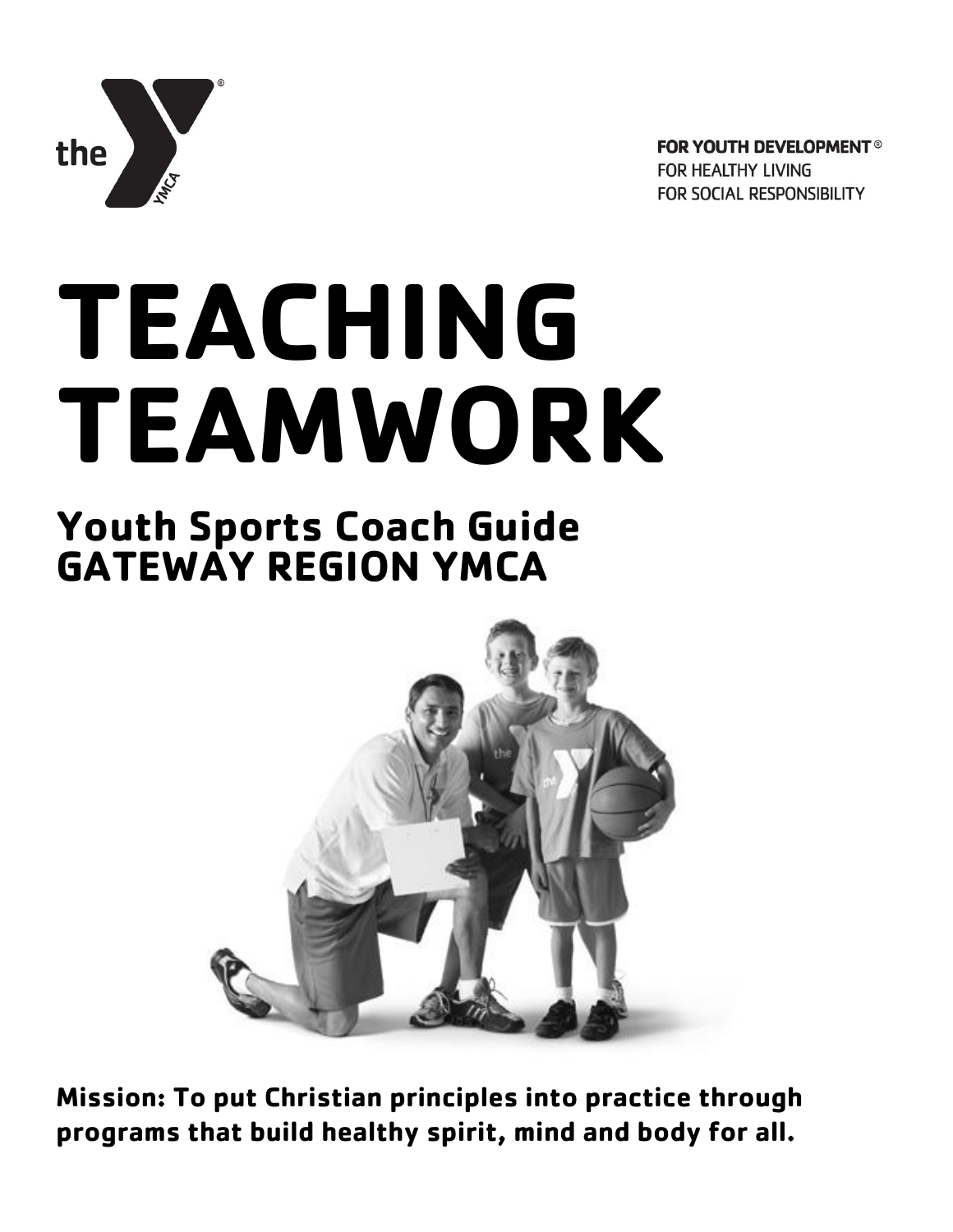## **Y Mission & Impact**

#### Our Cause Defines Us

We know that lasting personal and social change comes about when we all work together. That's why, at the Y, strengthening community is our cause. Every day, we work side-by-side with our neighbors to make sure that everyone, regardless of age, income or background, has the opportunity to learn, grow and thrive.

#### Our strength is in community. The Y…

- Is a nonprofit like no other. That's because in 10,000 neighborhoods across the nation, we have the presence and partnerships to not just promise, but deliver, positive change.
- Is community centered. For over 175 years, we've been listening and responding to our communities.
- Brings people together. We connect people of all ages and backgrounds to bridge the gaps in community needs.
- Nurtures potential. We believe that everyone should have the opportunity to learn, grow and thrive.
- Has local presence and global reach. We mobilize local communities to effect lasting, meaningful change.

#### Our Impact is Felt Every Day

With a mission to put Christian principles into practice through programs that build a healthy spirit, mind and body for all, our impact is felt when an individual makes a healthy choice, when a mentor inspires a child and when a community comes together for the common good.

#### **YOUTH SPORTS PLEDGE**

We encourage players, coaches, and parents to recite this pledge prior to the beginning of each youth sports game!

"I pledge to play the game the best I can, to be a team player, to respect my opponents and to improve myself in spirit, mind, and body."

#### **YMCA CORE VALUES**

We encourage all coaches and parents to incorporate the core values of the YMCA into practices, games, and at home. We are not just teaching our children how to play sports, but how to be good people and adults.

Caring

Honesty

Respect

Responsibility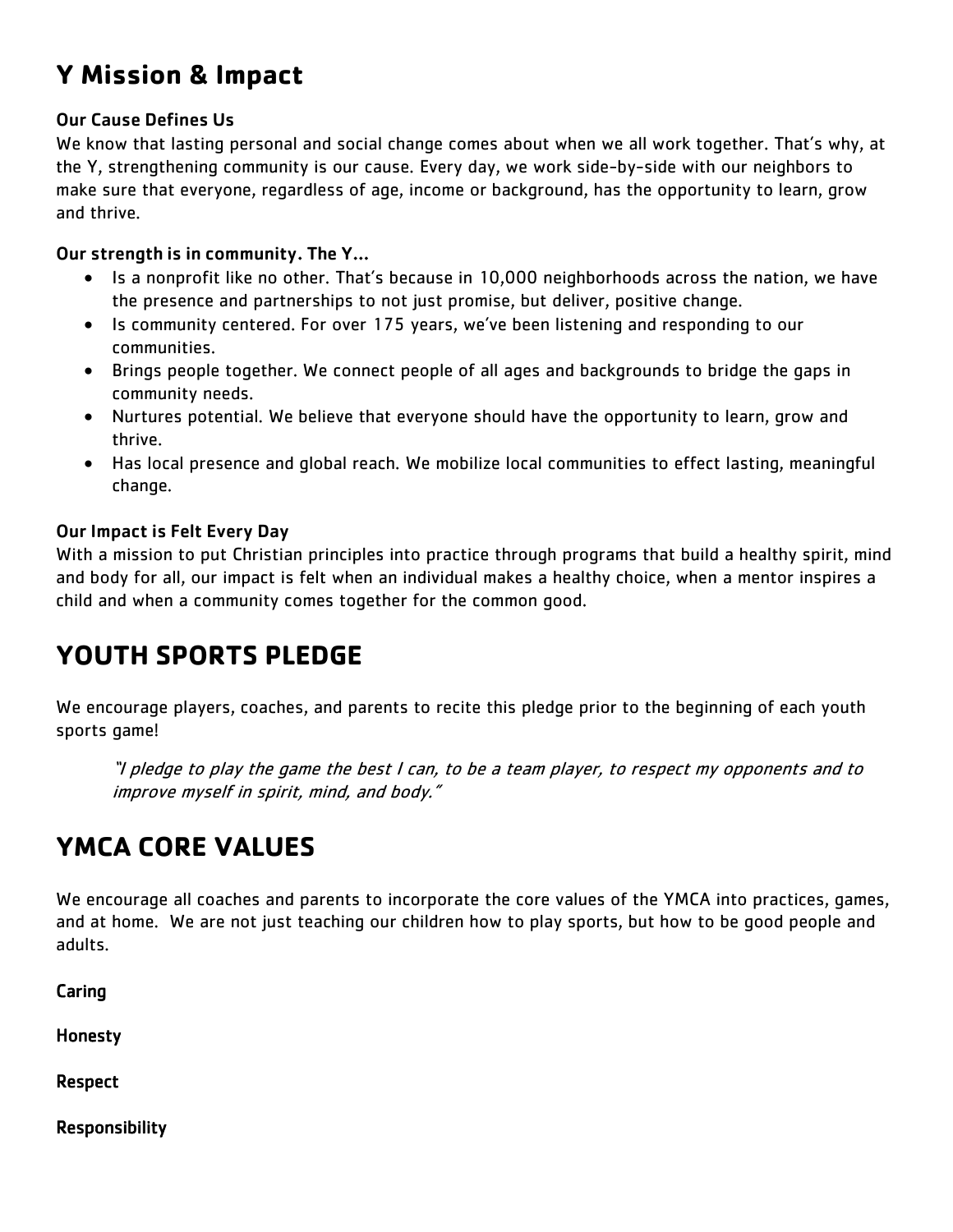## **OUR AREAS OF FOCUS**

The Y is a cause-driven organization that is for youth development, for healthy living and for social responsibility. That's because a strong community can only be achieved when we invest in our kids, our health and our neighbors.

Our programs are all driven by our Cause, within those our areas of focus shine bright. Young people need safe and enriching environments to try new things, develop skills, meet new people and show their abilities. Achieving and maintaining health in spirit, mind and body makes for a richer life and giving back to neighbors and others in need is our responsibility as neighbors, colleagues and citizens.

- Youth Development
- Healthy Living
- **•** Social Responsibility

## **OPPORTUNITIES FOR ALL**

The Y is for everyone. Our programs, services and initiatives: enable kids to realize their potential, offer ways for families to have fun together, empower people to be healthier in spirit, mind, and body. And that's just the beginning. If you would like more information, visit [www.gwrymca.org.](http://www.gwrymca.org/)

## **PHILOSOPHY STATEMENT**

YMCA Youth Sports is the development of Christian values through a progressive youth sports program stressing skill development, fun, physical fitness, and friendly competition. All children have an opportunity to play and families are encouraged to participate.

The objectives include:

- 1. Develop self-confidence and self-respect in each participant by helping them to develop an appreciation of their worth as an individual.
- 2. Develop respect for opponents, team members, coaches, officials, and others involved.
- 3. Encourage an understanding that each player is important to the group's ability to work together. Full participation as a team member is emphasized rather than winning.
- 4. Increase the physical fitness of the individual and expand related skills according to the individual's ability.
- 5. Develop positive experiences that can be shared by all participating.
- 6. Grant recognition on the basis of anticipation and sportsmanship rather than individual achievement.
- 7. Develop an awareness of value and importance of other individuals.
- 8. Provide opportunities to improve social skills.
- 9. Provide opportunities for personal growth through a value-enriched environment.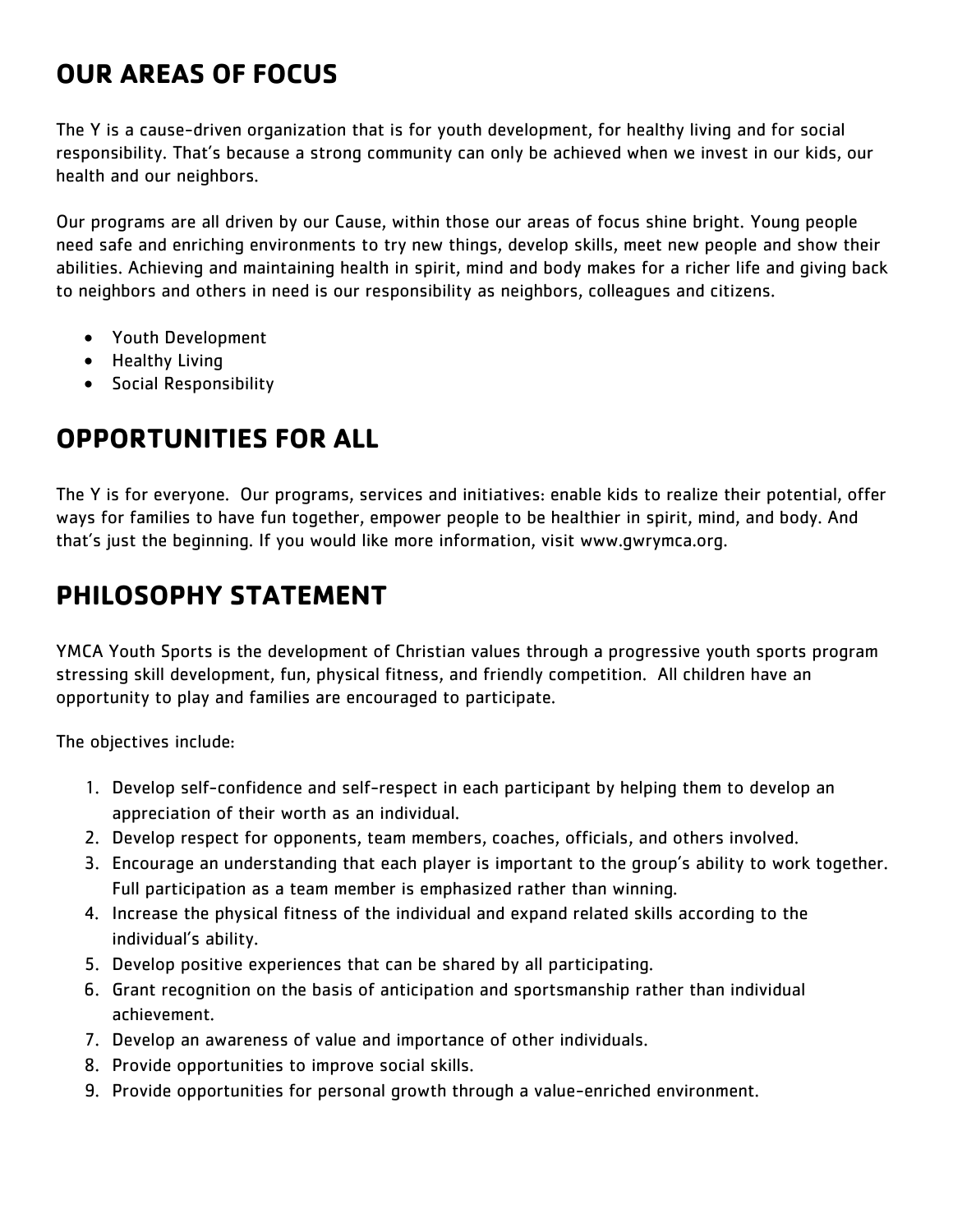## **COACH EXPECTATIONS**

As a coach, it is essential that you understand the philosophy and mission of the YMCA as well as the responsibilities mentioned earlier. The YMCA doesn't intend to develop future professionals, but instead wishes to develop fitness, character development, sportsmanship, and safe play. You, as a coach, will have a great influence on the youth you coach. They will notice your actions, how you talk, act, and carry yourself.

Specific expectations are as follows:

- Communicate with administrative staff as needed
- Encourage individual growth and participation of every child
- Improve player skills
- Respect and support all referees, coaches and YMCA staff
- Foster a love of the game
- Promote good sportsmanship
- Treat all players with respect
- Play all players at least 50% of the time
- Provide the opportunity for players to develop skills at all positions
- Be on time!
- Teach players how to win and lose gracefully
- Provide all players with the opportunity to start in a game
- **•** Emphasize team development
- Lead by example
- Provide your team with the best opportunity to succeed
- Communicate effectively and regularly with parents
- A genuine interest in the welfare of children, and a desire to make the team experience worthwhile
- Exercising self-restraint and tactfulness with all persons involved in or watching the game
- Basic understanding of the sport and thorough understanding of the rules provided to you
- Positively reinforce all players
- Clearly outline team rules and consequences; emphasize no bullying!

## **KEYS TO BEING A GOOD COACH**

Have Fun – Make sure that smiles are your main focus. If each of your participants walk away every day excited about coming back, you know you accomplished your goal.

Be a Role Model – Your players will have a tendency to copy your actions and moods. Show the players how to act and carry themselves in the proper manor, at all times.

Be Positive – Stress everyone's good points. It will also help to make each situation, whether positive or negative, a learning experience.

Be a Friend – Give encouragement; take the time to talk and listen to the kids.

Everyone Plays – Every player must play at least one half of every game. Do not let your beginners sit on the sidelines.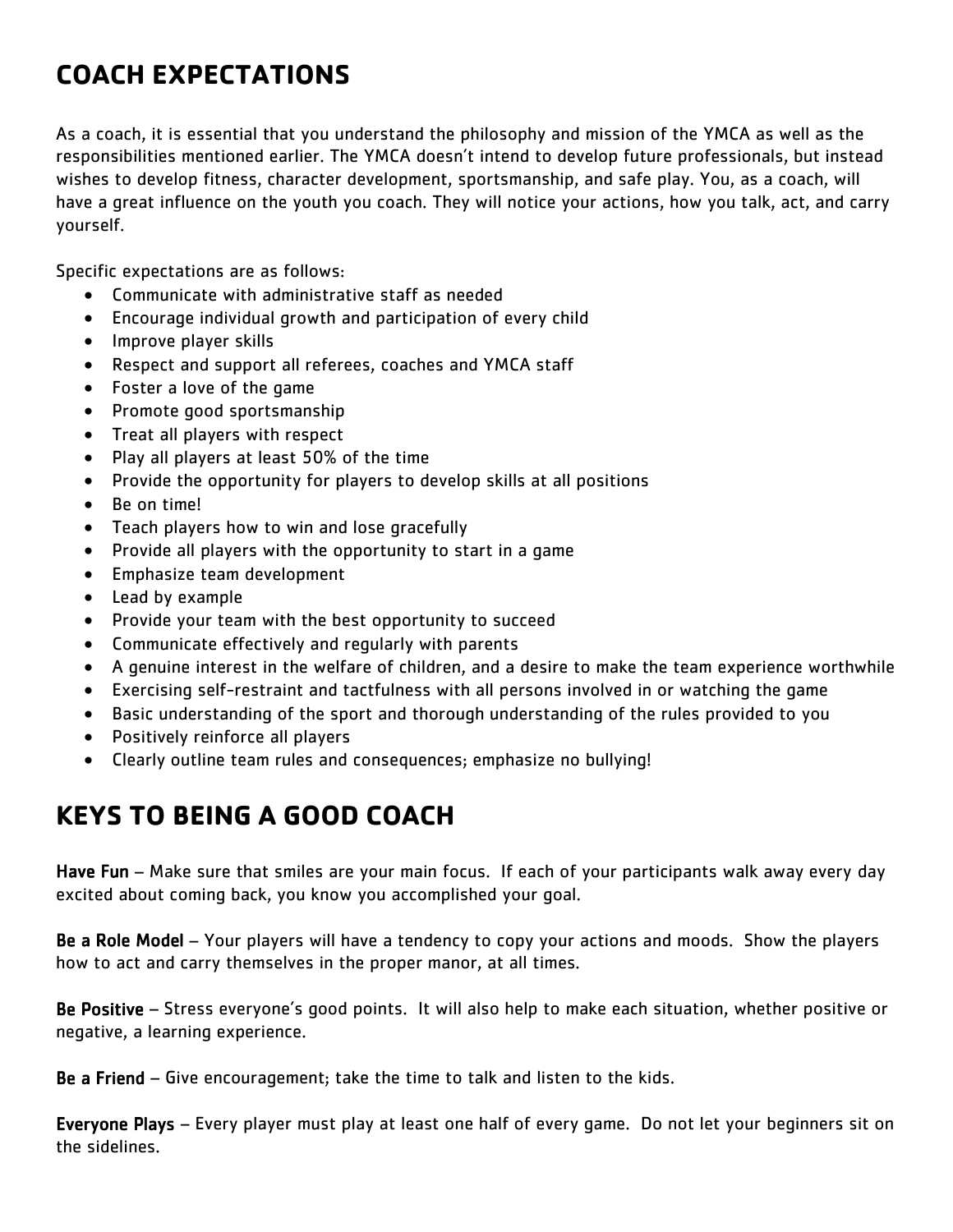## **THE COACH'S ROLE IN YMCA YOUTH SPORTS PROGRAMS**

- 1. Teach the skills and tactics of the sport. We want you to teach your players the physical skills and tactics to play the sports to the best of their ability. Not all children have the same ability to learn, so we ask that you help them be the best they can be.
- 2. Help your players learn the rules and good sportsmanship. We want you to teach your players the rules of the sport. They learn the basic skills through non-competitive games. Sportsmanship includes courtesy towards the opponent, officials, and coaches, being positive winners and losers, and recognizing all good plays, regardless of who makes the play.
- 3. Help your players become fit and to value fitness for a lifetime. We want you to help your players be fit so they can play sports safely and successfully for a lifetime. We don't want you to make them do push-ups or run laps for punishment, but make it fun to be fit for a lifetime.
- 4. Help young people develop character. Coaches are to teach the players the core values: caring, honesty, respect, and responsibility.
- 5. Ensure the safety of your players. Coaches are responsible for supervising every aspect of your players' participation in the sport. Make sure the field is clear of hazardous objects and the kids do not engage in activities that might injure themselves or others.
- 6. Help each child develop a positive sense of self-worth. Coaches are to help children gain a strong, positive sense of their worth as human beings. Teach the players in a way that helps them grow to respect themselves and others.
- 7. Make it fun. Make learning the game a fantastic, positive experience so your players will want to continue playing for many years to come.

#### **ADMINISTRATION & COMMUNICATION**

YMCA sports coaches serve as the go-between for the YMCA and the program participants. This necessitates some administrative duties. To succeed administratively as a YMCA volunteer coach, it is very important to recruit helpers. Any additional coaches or volunteers must complete a background check and the requirements provided by the YMCA.

Sports Directors will notify each individual player of their team assignment and practice information. We ask that the coach follows up with each individual player to ensure they have received the communication and to introduce themselves.

All coaches are responsible for parent communication. Before the meeting/practice, the coach should be prepared with the following (but not limited to):

- Ensure all families have received a copy of the game schedule (along with addresses to venues).
- Practice day/times and location (if applies).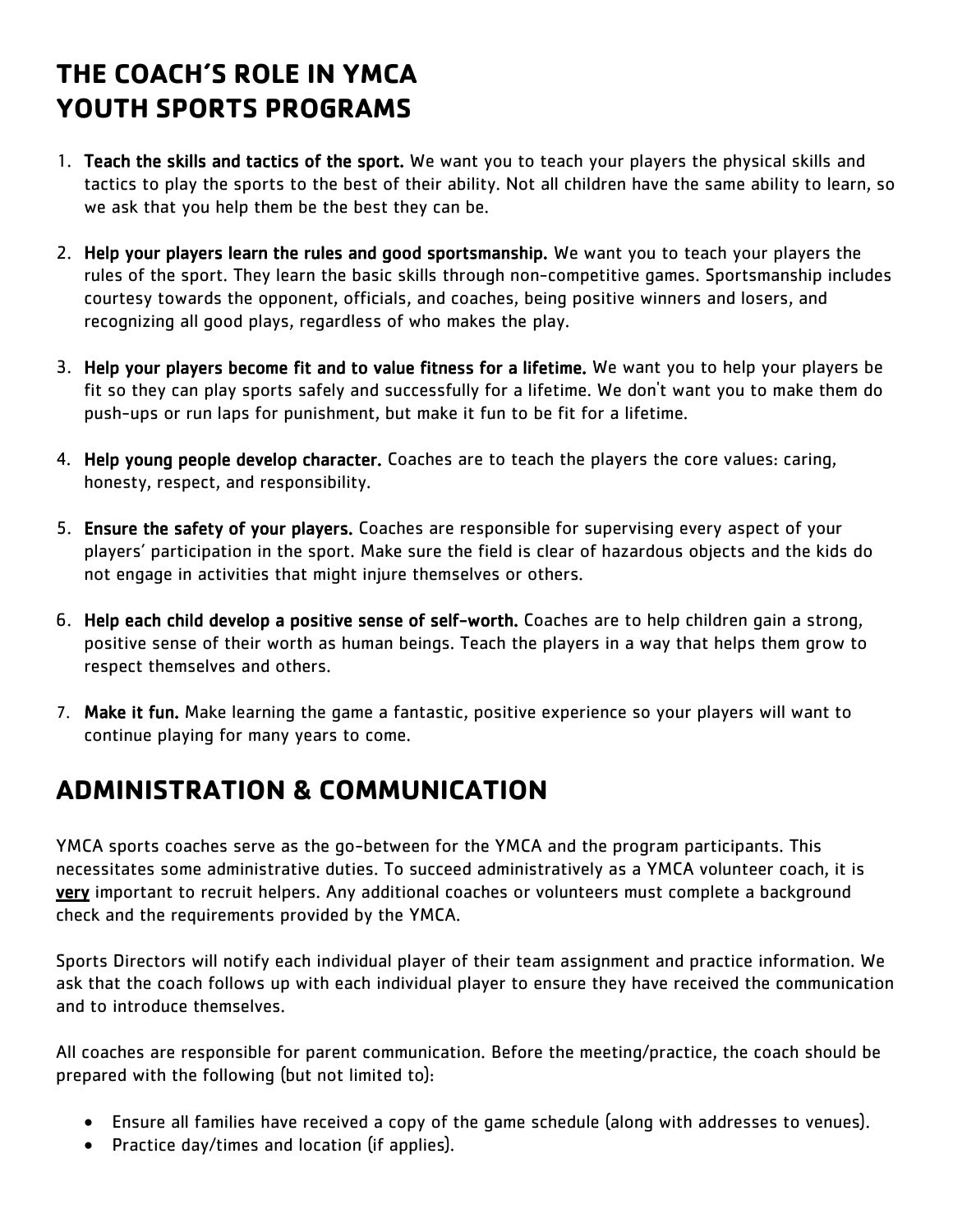- A potential assistant coach/team manager/team parent (all volunteers must meet Y requirements)
- The coaches' expectations of players and parents.
- Rules of the game for parents.
- Answering any questions or concerns.

At the team meeting/first practice, the coach should share the YMCA complaint, suggestions and inappropriate behavior procedure with the parents.

Recruitment of an assistant/helper/manager and delegation of most or all of the administrative functions will go a long way to making the season a success.

Parent communication is best via phone calls and through PlayerSpace. Should you encounter any problems with parents please notify the director. As your administrative staff, we are here to help/assist in any way possible. Please feel free to use us as a resource at any time.

Please make sure that all parent communication occurs in a timely fashion. When you initially receive your roster, you must contact each player/parents 3 days (72 hours) after the coaches meeting.

When making contact with parents, please confirm that each parent has been reached. Sometimes, emails may bounce back. Please initially contact each parent by telephone and confirm that they have everything set up in PlayerSpace. Please let the Director know if there are any issues regarding PlayerSpace so we can address it in a timely manner. If you plan to email to distribute information, please make sure that you send it to your own email and that all other addresses go in the "BCC" line to protect privacy of all participants.

#### **GAME PLAN AND PREPARATION**

All YMCA coaches should be prepared with the following before every game:

- 1. Knowledge of any changes or adjustments to the game.
- 2. Player rotation system or list that is fair.
- 3. Knowledge of what court and bench the team will use.
- 4. Knowledge of the rules.
- 5. Knowledge of key dates (picture day, survey day, etc.)
- 6. Game strategy.

## **PRACTICE PLAN AND PREPARATION**

All YMCA coaches should realize the importance of *practicing*. Outcome of games, development of skills, development of team dynamics and relationships and inter-parent relationships are all forged at practice times. Having a solid plan will determine what kind of YMCA team coaches end up with.

All YMCA coaches should be prepared with the following before every practice:

- 1. A safe and practical location
- 2. Knowledge of the rules
- 3. Equipment and tools necessary for the practice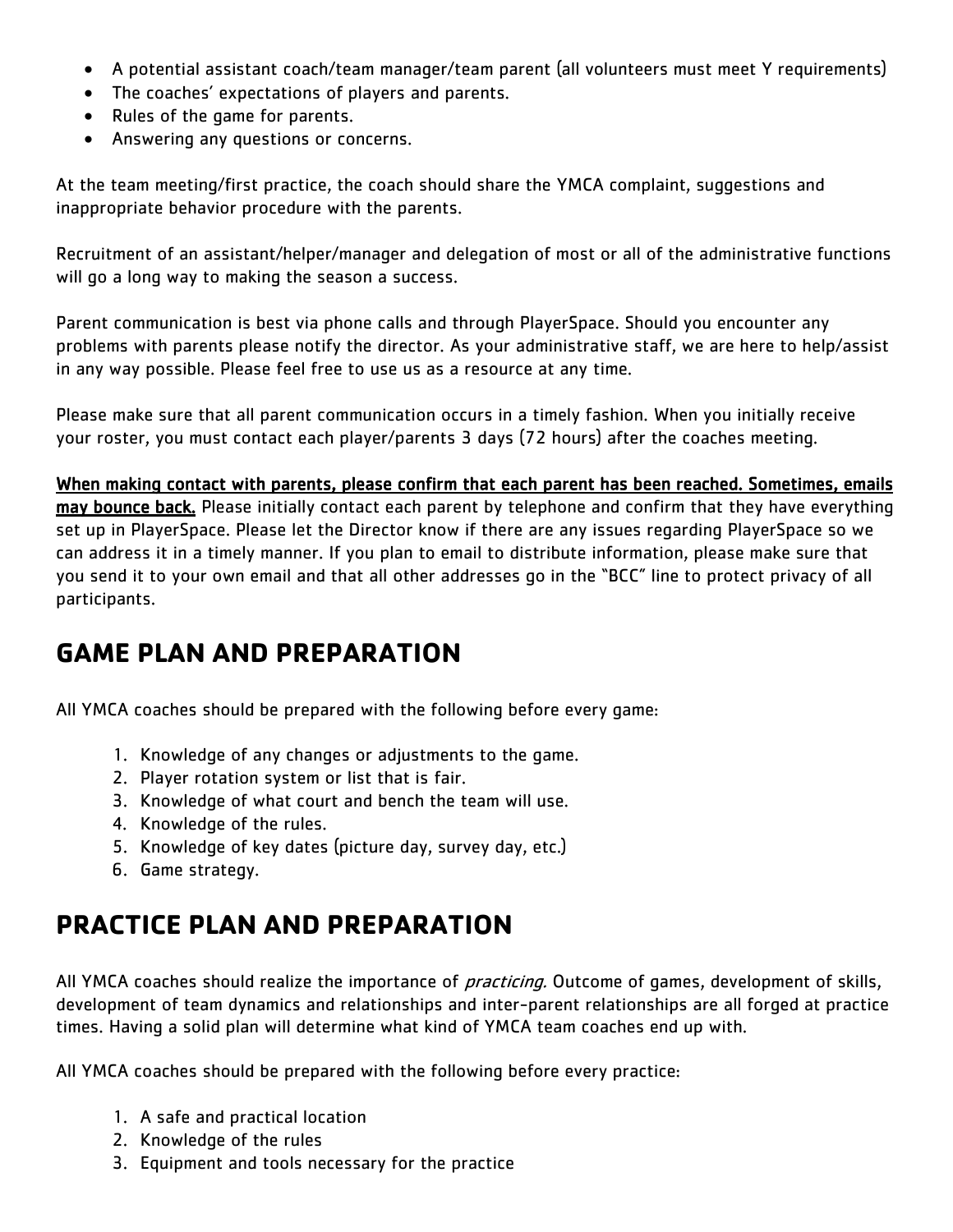- 4. Any news or information for the practice
- 5. Knowledge of what components to work on
- 6. Positive attitude

All YMCA sports practices should include:

- 1. Stretching before and after practice
- 2. Some one-on-one interaction with every player
- 3. Various stations to keep players engaged at all times
- 4. Group game/scrimmage that is fun
- 5. Breaks
- 6. Skill set or focus for the week
- 7. Positive player reinforcement
- 8. A discussion of the weekly theme

The YMCA will provide a practice location. Our philosophy is 1 practice/week and 1 game/week.

#### **SEASON IN REVIEW**

- 1. Volunteers Meeting Coaches will receive their rosters, site directions, and rules.
- 2. Practice Times Practice times will be decided by the Sports Director and the coaches.
- 3. Optional Snack/Drink List Develop a list that states which family on which date should bring a snack or a drink. All drinks and snacks should be saved for after the game and should not be distributed in any gymnasiums.
- 4. Phone/E-Mail List Review your team roster within Playerspace and ensure that communication is properly being distributed to families. Please confirm all phone/emails are valid, if there are any discrepancies on your roster, please notify the Sports Director.
- 5. First Practice For your first practice, make sure you have enough copies of your game schedule, phone/email list, site directions, and snack/drink list. Hand out all lists directly to the parents. If you feel you are going to need help with coaching your team, the first practice is a perfect time to ask the parents if they are willing to help coach. You will most likely need an assistant coach to run practice and coach during a game and a Team Manager to keep score or handle the kids on the sideline during the game. Always have a practice plan before you show up for practice. Having an idea of what you want to work on will help the practice run smoothly. Practice ideas are included in the volunteer packet.
- 6. First Game You will receive your jerseys before your first game. You will not have a choice of color or team: they will be handed out in random fashion. The coach is to be the first person at the game to get all of his players stretched and ready to play. Prior to the game, determine which position each player is going to play. If you have an extra player, make sure everybody sits out an equal amount of time.
- 7. The Season Continue communication with the parents and players to make sure everybody is on the same page. Good communication between the parents and yourself will be crucial to a smooth running team. Remember, this is a positive competition league. Improving the players' fundamentals and skills is important, NOT winning.
- 8. The Last Game This is your last opportunity to thank all the parents that have helped you out all season. Talk to your players. If you are coaching another sport or if you are going to coach next season let them know. This is a great way to build relationships with your players and their parents.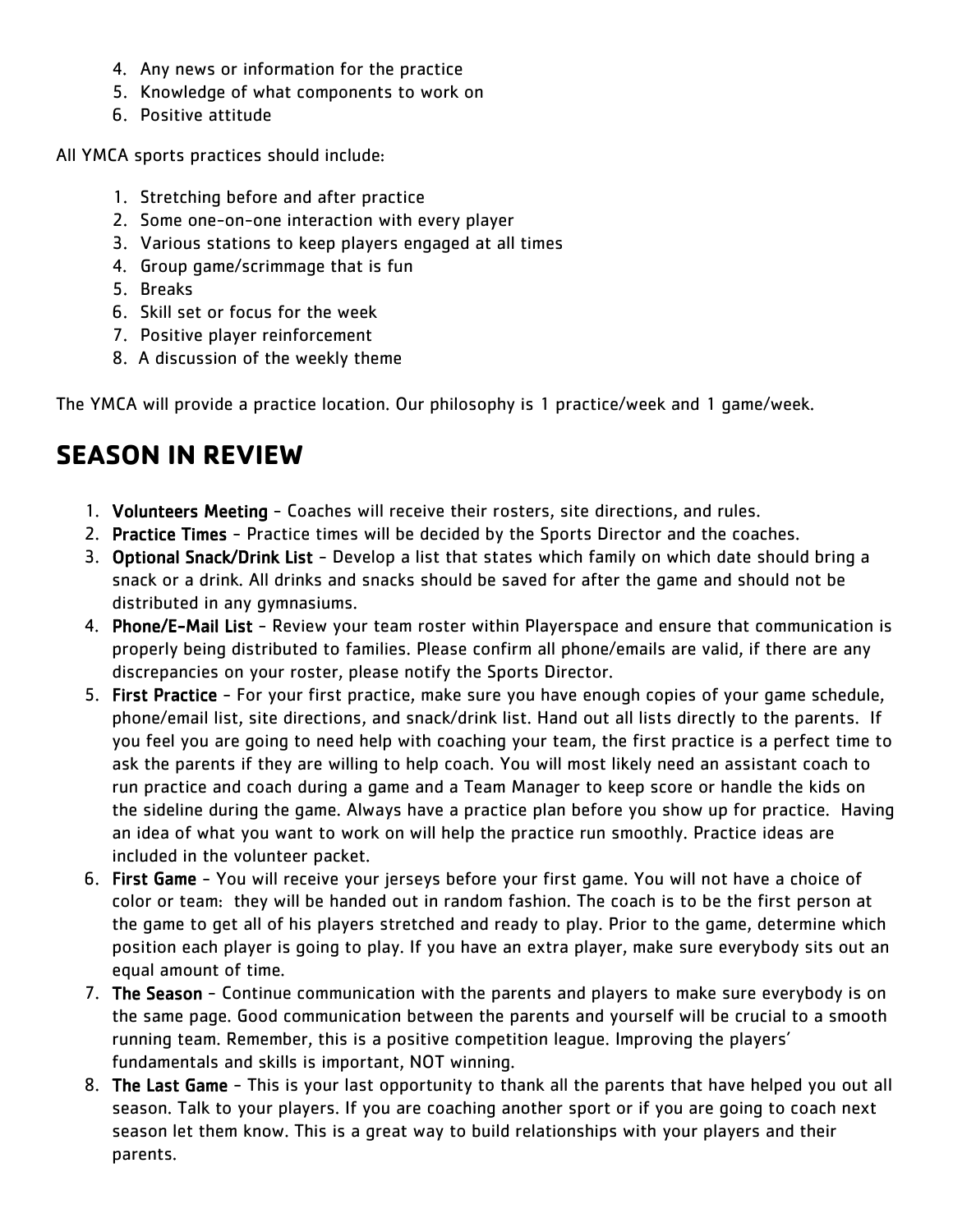9. Awards - Awards will be handed to the coaches before the last game. It is up to the coaches' discretion on how he/she would like to hand out the medals. Remember to make it fun and memorable for the players.

## **COMPLAINT, SUGGESTION AND INAPPROPIATE BEHAVIOR PROCEDURES**

Complaints:

- All complaints are to be brought to the site supervisor immediately.
- Problem is to be resolved on site if possible.
- If problems cannot be solved on site, bring it to the attention of a YMCA director
- Meetings to take place if necessary.
- Parents or coaches and all staff are to be notified of the decision.

Suggestions:

- All suggestions are to be taken seriously.
- Suggestions can either be in writing or verbal and must be brought to the attention of a supervisor immediately, for further review with the Sports Director.

Inappropriate Behavior – Players:

 Cursing, dangerous play, poor sportsmanship, and any form of violence or threats will not be tolerated and can result in suspension from the program.

Inappropriate Behavior - Coaches and parents:

- Cursing, encouragement of unfair play, hassling referee and obnoxious behavior will not be tolerated and can result in suspension from the program.
- All of these offenses are punishable by warning, while making them aware that we will ask them to leave the site if they cannot have better control of themselves. Depending on severity, warning does not have to be given. Immediate dismissal can be issued.

#### **KNOWLEDGE OF THE GAME**

Although you do not need to be a pro, general knowledge of the game is expected. Rules and regulations will be provided to you in your coach's packet. These will also be emailed to you. Please share these rules with your team and parents of your players.

Everyone will be expected to know and abide by the rules. Please review the rules specific to your age group. This knowledge needs to be relayed to your players. All players are expected to know and understand the rules.

If you are new to coaching, please utilize the additional resources provided in this guide. These include drill suggestions and techniques expected or each age group. Even if you are an experienced coach, these resources will be helpful to you. Also, if you are a new coach, please feel free to reach out to a more seasoned coach for guidance. If you would like us to put you in contact with a previous coach, let us know and we will put you in contact with one.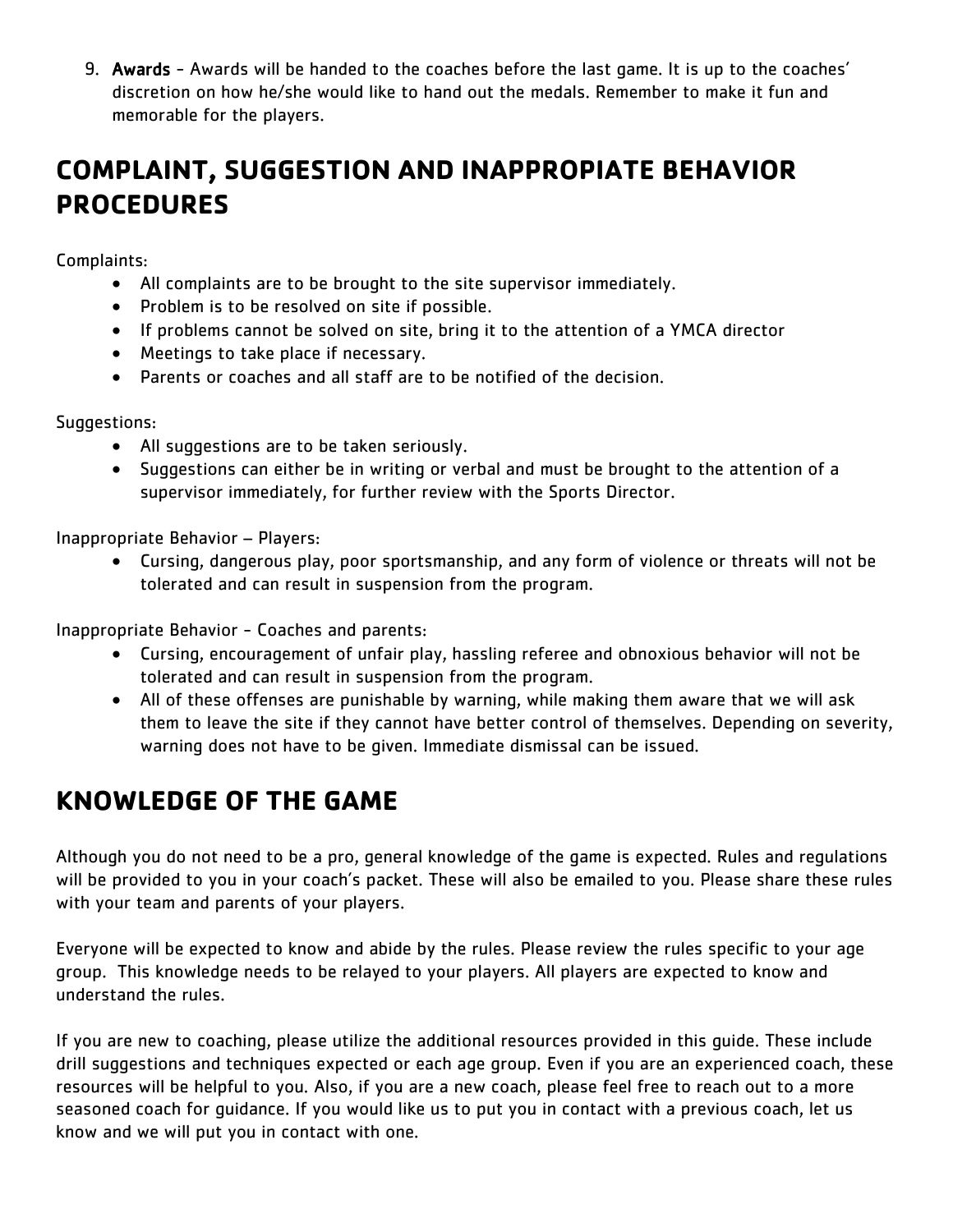## **INCLEMENT WEATHER PROCEDURE**

In inclement weather conditions, sport activities may be cancelled if necessary. The following procedure is used for notifying participants of a cancellation:

- 1. YMCA staff will notify coaches at least one hour before game time. Coaches are responsible for canceling their own practice and notifying all players. The YMCA reserves the right to cancel any practice or games if the safety of the participants is compromised.
- 2. If Site Coordinator must cancel games after arriving at the site, teams scheduled to play will be notified as soon as possible. We appreciate your understating of this situation.
- 3. Every effort will be made to make-up canceled games and coaches will be notified of make-up dates as soon as possible. Due to scheduling of the fields/gyms, make-up games are not guaranteed.

## **GOALS TO EXPAND FUNDAMENTALS**

During the first week, we expect the focus of practice to be reintroducing (or introducing for the younger teams) basic skills. During the second week, we expect rules to be explained and understood by the players. By the final week, we expect players to have improved their individual skills.

We understand that some players improve faster than others. The goal of this program is that each player improves, not that each player develops equivalent skills. However, each player is expected to have certain skills based on their age level (Ex: fifth graders should not be double dribbling). If you notice that one player seems to be struggling more than others, please try to give this player more individualized attention to foster success.

All players should improve as the season progresses. If you notice that your team seems to plateau, please utilize us as a resource. We can provide you with different techniques or practice ideas. We are here to help!

The goal of this program is skill development and improvement while having fun! We hope that you will make this your goal as a coach. Please realize that you have the opportunity to help the players grow through your example. You are their role model. Through encouragement and healthy feedback, your players will blossom into excellent athletes and individuals.

## **SPORTS STAFF**

If you have any questions, please feel free to reach out to your specific branch sports staff team or visit [www.gwrymca.org/locations](http://www.gwrymca.org/locations) to locate your branch and its sports staff.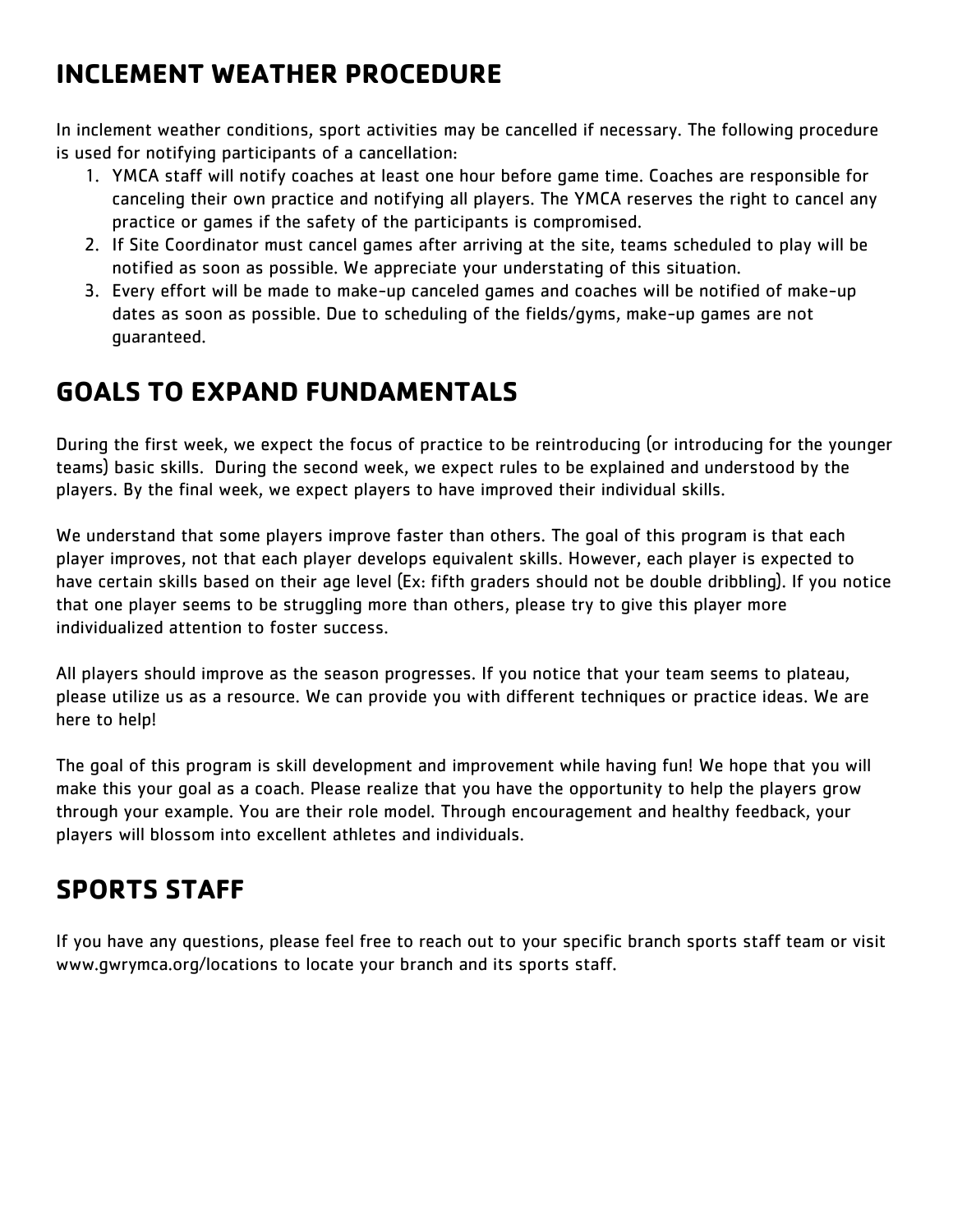## **ONLINE COACH'S TRAINING**

The YMCA has developed some tremendous trainings to help you as a volunteer to be as successful as you can as a coach. These trainings are not mandatory, but highly recommended if you are new to coaching at the YMCA, new to coaching, or are new to coaching a specific sport. You work at your own pace on these trainings, so please enjoy!

#### Visit Website:<http://training.ymca.net/>

#### If you are a new coach to the YMCA or new to coaching:

#5 – Coaching YMCA Youth Sports (30 Minutes)

Provides the new or experienced coach an overview of coaching YMCA youth sports and how they as coaches influence the development of today's youth in sports.

#### Sport Specific Trainings:

#### **Basketball**

Coaching YMCA Basketball (45 Minutes) Provides new and experienced coaches the tools, techniques, and skills to coach basketball to children from ages 3 on up.

#### Soccer

Coaching YMCA Soccer (45 Minutes) Provides the new and experienced coach the tools, techniques and skills to coach soccer to children from ages 3 on up.

#### **Summerball**

Coaching YMCA Baseball/Softball (45 Minutes) Provides the new and experienced coach the tools, techniques and skills to coach baseball/softball to children from ages 3 on up.

#### Girls Volleyball

Coaching YMCA Volleyball (45 Minutes) Provides the new and experienced coach the tools, techniques and skills to coach volleyball to children from ages 3 on up.

#### Flag Football

Coaching YMCA Flag Football (45 Minutes) Provides the new and experienced coach the tools, techniques and skills to coach flag football to children from ages 3 on up.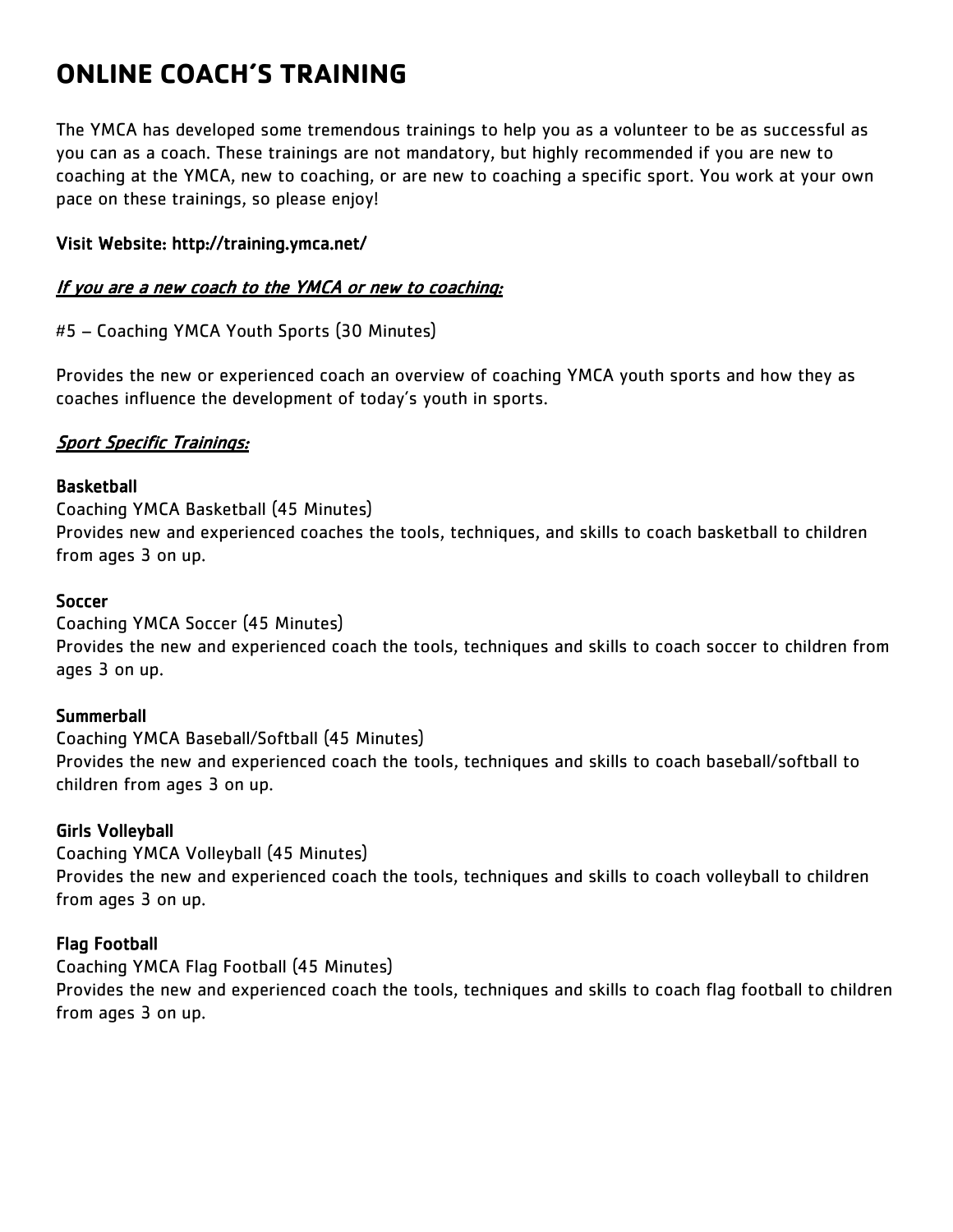## **Y Coaching Contract**

I understand that my responsibilities as a youth coach are of great importance and that my actions have the potential to significantly influence the young athletes I coach. Therefore, I promise to uphold the following rights of young athletes to the best of my ability:

- 1. Right to participate in sports
- 2. Right to participate at a level commensurate with each child's maturity and ability
- 3. Right to have qualified adult leadership
- 4. Right to play as a child and not as an adult
- 5. Right of children to share in the leadership and decision-making of their sport participation
- 6. Right to participate in safe and healthy environments
- 7. Right to proper preparation for participation in sports
- 8. Right to an equal opportunity to strive for success
- 9. Right to be treated with dignity
- 10.Right to have fun in sports

I also promise to conduct myself in accordance with the Code of Ethics for Coaches:

- 1. I will treat each athlete, coach, official, parent, and administrator with dignity, based on the values of caring, honesty, respect and responsibility.
- 2. I will do my best to learn the fundamental skills, teaching and evaluation techniques, and strategies of my sport.
- 3. I will become thoroughly familiar with the rules of my sport.
- 4. I will become familiar with the objectives of the Y Youth Sports program with which I am affiliated. I will strive to achieve these objectives and communicate them to my athletes and their parents.
- 5. I will uphold the authority of officials who are assigned to the contests in which I coach, and I will assist them in every way to conduct fair and impartial competitive contests.
- 6. I will learn the strengths and weaknesses of my athlete so that I might place them in situations where they have a maximum opportunity to achieve success.
- 7. I will conduct my practices and contest so that all athletes have an opportunity to improve their skill level through active participation.
- 8. I will communicate to my athletes and their parents the rights and responsibilities of individuals on our team.
- 9. I will cooperate with the administrator of our organization in the enforcement of rules and regulations and in the evaluation process for coaches, and I will report any irregularities that violate sound competitive practices.
- 10.I will protect the health and safety of my athletes by insisting that all of the activities under my control are conducted for their psychological and physiological welfare, rather than for the vicarious interests of adults.

By registering as a YMCA coach, you have agreed to the above Code of Ethics for coaches.